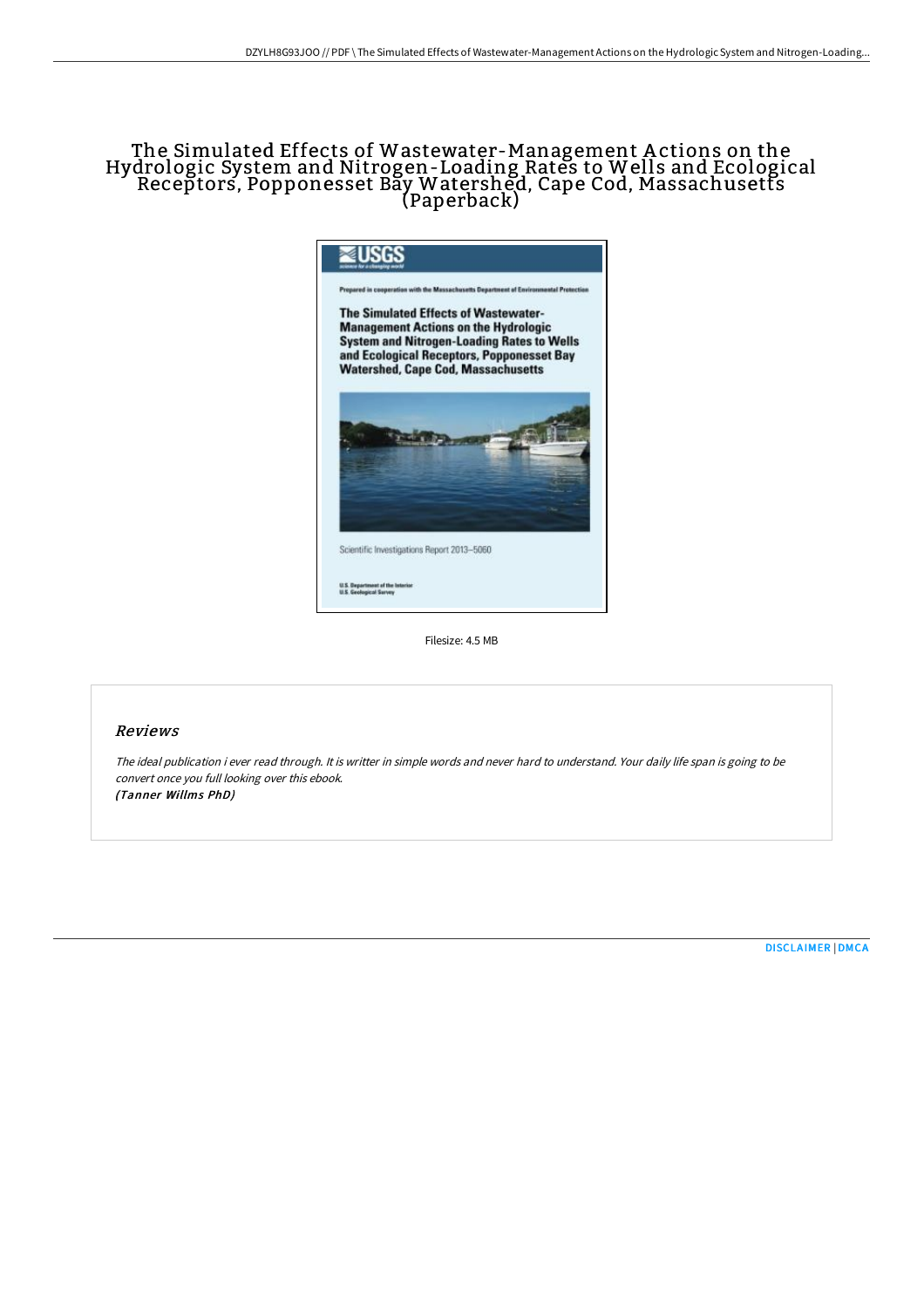## THE SIMULATED EFFECTS OF WASTEWATER-MANAGEMENT ACTIONS ON THE HYDROLOGIC SYSTEM AND NITROGEN-LOADING RATES TO WELLS AND ECOLOGICAL RECEPTORS, POPPONESSET BAY WATERSHED, CAPE COD, MASSACHUSETTS (PAPERBACK)



To get The Simulated Effects of Wastewater-Management Actions on the Hydrologic System and Nitrogen-Loading Rates to Wells and Ecological Receptors, Popponesset Bay Watershed, Cape Cod, Massachusetts (Paperback) PDF, please follow the hyperlink listed below and download the ebook or have accessibility to other information that are related to THE SIMULATED EFFECTS OF WASTEWATER-MANAGEMENT ACTIONS ON THE HYDROLOGIC SYSTEM AND NITROGEN-LOADING RATES TO WELLS AND ECOLOGICAL RECEPTORS, POPPONESSET BAY WATERSHED, CAPE COD, MASSACHUSETTS (PAPERBACK) ebook.

Createspace, United States, 2014. Paperback. Condition: New. Language: English . Brand New Book \*\*\*\*\* Print on Demand \*\*\*\*\*.The discharge of excess nitrogen into Popponesset Bay, an estuarine system on western Cape Cod, has resulted in eutrophication and the loss of eel grass habitat within the estuaries. Septic-system return flow in residential areas within the watershed is the primary source of nitrogen. Total Maximum Daily Loads (TMDLs) for nitrogen have been assigned to the six estuaries that compose the system, and local communities are in the process of implementing the TMDLs by the partial sewering, treatment, and disposal of treated wastewater at wastewater-treatment facilities (WTFs). Loads of waste-derived nitrogen from both current (1997-2001) and future sources can be estimated implicitly from parcel-scale water-use data and recharge areas delineated by a groundwater-flow model. These loads are referred to as instantaneous loads because it is assumed that the nitrogen from surface sources is delivered to receptors instantaneously and that there is no traveltime through the aquifer. The use of a solute-transport model to explicitly simulate the transport of mass through the aquifer from sources to receptors can improve implementation of TMDLs by (1) accounting for traveltime through the aquifer, (2) avoiding limitations associated with the estimation of loads from static recharge areas, (3) accounting more accurately for the effect of surface waters on nitrogen loads, and (4) determining the response of waste-derived nitrogen loads to potential wastewater-management actions. The load of nitrogen to Popponesset Bay on western Cape Cod, which was estimated by using current sources as input to a solute-transport model based on a steady-state flow model, is about 50 percent of the instantaneous load after about 7 years of transport (loads to estuary are equal to loads discharged from sources); this estimate is consistent with simulated advective traveltimes in the aquifer....

R Read The Simulated Effects of [Wastewater-Management](http://albedo.media/the-simulated-effects-of-wastewater-management-a.html) Actions on the Hydrologic System and Nitrogen-Loading Rates to Wells and Ecological Receptors, Popponesset Bay Watershed, Cape Cod, Massachusetts (Paperback) Online  $\overline{\mathsf{PDF}}$ Download PDF The Simulated Effects of [Wastewater-Management](http://albedo.media/the-simulated-effects-of-wastewater-management-a.html) Actions on the Hydrologic System and Nitrogen-Loading Rates to Wells and Ecological Receptors, Popponesset Bay Watershed, Cape Cod, Massachusetts (Paperback)